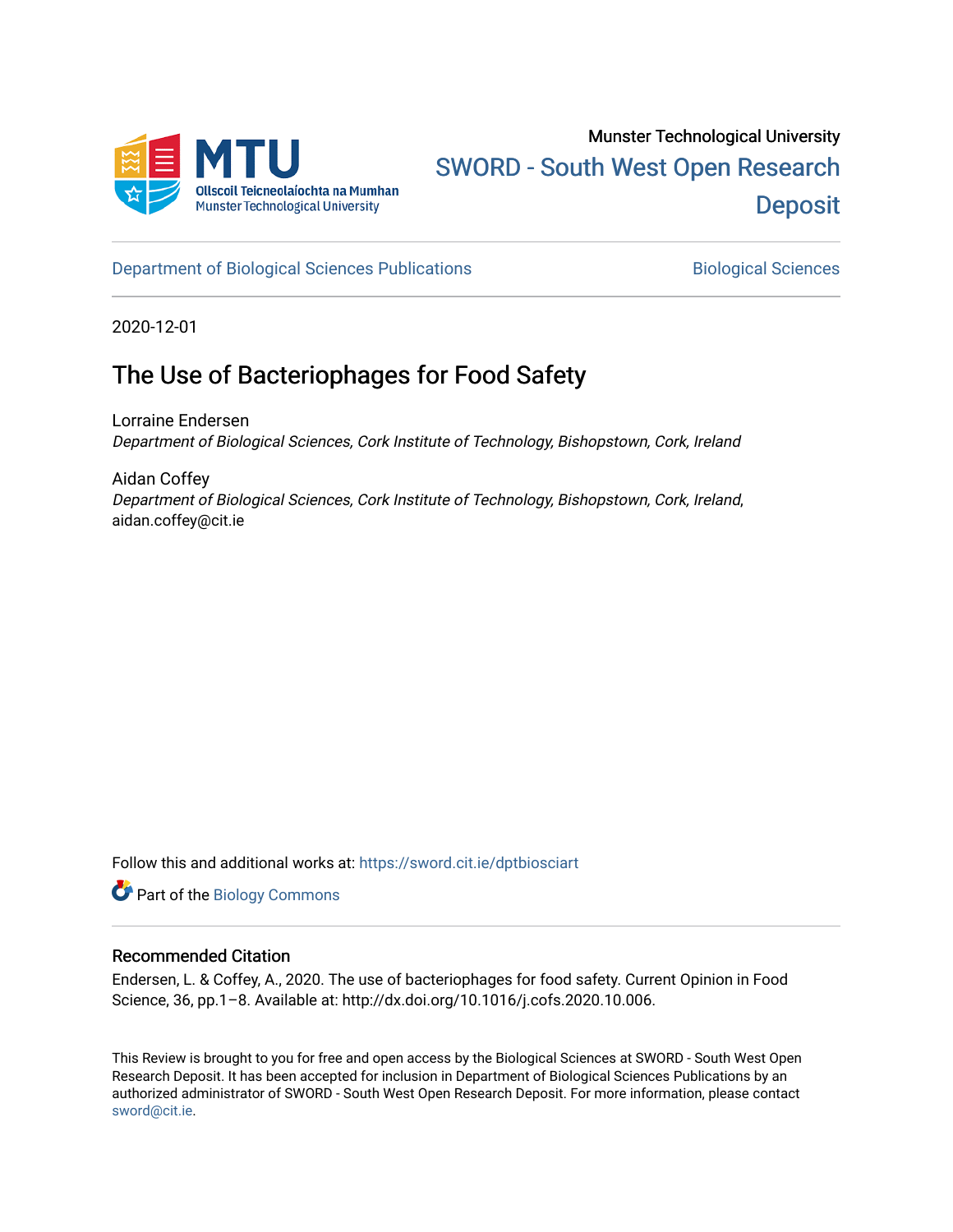

**ScienceDirect** 



# The use of bacteriophages for food safety Lorraine Endersen<sup>1</sup> and Aidan Coffey<sup>1,2</sup>



The search for natural biocontrol agents that allow the production of foods that are safe for human consumption and do not impact the taste, texture, and nutritional quality of the food, is a constant challenge for diverse food industries worldwide, particularly as the human population continues to rise globally, and multiple antibiotic resistance in pathogenic bacteria is increasingly prevalent. Bacteriophages (phages), the naturally occurring predators of bacteria, are harmless to humans and animals and are ubiquitous in the environment and as such, have been recognised as promising antimicrobial agents to help control specific bacterial pathogens in food production. This short review details recent developments in relation to phage biocontrol in food, highlighting both their applicability for enhancing microbial safety and also the challenges within this area of food biotechnology. It also highlights developments in the use of phages for pathogen detection.

#### Addresses

<sup>1</sup> Department of Biological Sciences, Cork Institute of Technology, Cork, Ireland

<sup>2</sup> APC Microbiome Institute, University College, Cork, Ireland

Corresponding author: Coffey, Aidan [\(aidan.coffey@cit.ie\)](mailto:aidan.coffey@cit.ie)

#### Current Opinion in Food Science 2020, 36:1–8

This review comes from a themed issue on Food safety

Edited by Marcel Zwietering, Heidy den Besten and Tjakko Abee

For a complete overview see the [Issue](http://www.sciencedirect.com/science/journal/22147993/26)

Available online 20th October 2020

<https://doi.org/10.1016/j.cofs.2020.10.006>

2214-7993/@ 2020 The Authors. Published by Elsevier Ltd. This is an open access article under the CC BY license [\(http://creativecommons.](http://creativecommons.org/licenses/by/4.0/) [org/licenses/by/4.0/](http://creativecommons.org/licenses/by/4.0/)).

# Introduction

Food sustainability and safety are challenges that continue to dominate food industries worldwide. The shift in Western countries towards consuming foods that are produced by natural means adds significant pressure to produce foods that are safe, natural, free from chemical preservatives, and are of acceptable quality to meet consumer demands [\[1\]](#page-7-0). The global population is growing at an increasing rate on an annual basis and according to the UNDESA, 2019, the population is expected to increase to 9.7 billion by 2050, and 11.2 billion by 2100. This will result in a proportional increase in demand for food globally, placing continued pressure on the industry to comply with regulations associated

with food safety and international trade. The WHO (2020) estimates that globally, approximately 600 million people experience serious foodborne illness annually (requiring hospitalisation) resulting in up to 420,000 deaths. The financial impact of this, due to direct healthcare costs and indirect loss of productivity costs is estimated to be in excess of \$110 billion. The health and its socioeconomic impacts are difficult to ascertain precisely, but it is clear food safety efforts warrant continued developments to curb the level of foodborne illness that occurs every year [\[2](#page-7-0)]. The food production sector has had to continually participate in efforts to prevent infectious diseases and the issues that surround antibiotic resistance in human pathogens originating in food animals. Irrespective of the many advances in technological methods for the detection and elimination of foodborne pathogens at each stage of the food production process, in good manufacturing practices, in quality control and hygiene, changes in animal husbandry and agronomic processes, microbial safety problems are still prevalent. In addition, the restricted use of certain antibiotics during food animal production, coupled with the lack of development of new antimicrobials has put further strain on the food production sector and as such, there is a need for development of alternative antibacterial approaches at production level to maintain safety standards, control foodborne pathogens and limit their negative impact on the food industry and on human health.

The natural specificity of bacteriophages (phages) to infect and kill their target bacteria, in addition to the fact that they are ubiquitous in the environment, and are harmless to humans and animals, makes them valuable candidates for use in both the detection and the control of pathogens at each stage of the food production process from farm-to-fork ([Figure](#page-2-0) 1). In recent years, a number of phage-based products have gone into commercial use to control some of the leading foodborne pathogens including Listeria monocytogenes, Escherichia coli and Salmonella serovars  $[3,4^{\bullet\bullet}]$  $[3,4^{\bullet\bullet}]$ . This [development](#page-7-0) is quite promising and it highlights the industry's confidence in the efficacy and safety of phage-based preparations, having Generally Recognised as Safe (GRAS) status for use in controlling harmful pathogens in the food industry and many commercial phage companies have FDA approval for their food safety products including Intralytix, Micreos Food Safety, FINK TEC GmbH, Passport Food Safety Solutions and Phagelux. This review will illustrate the recent advances in phage biocontrol with respect to the food sector.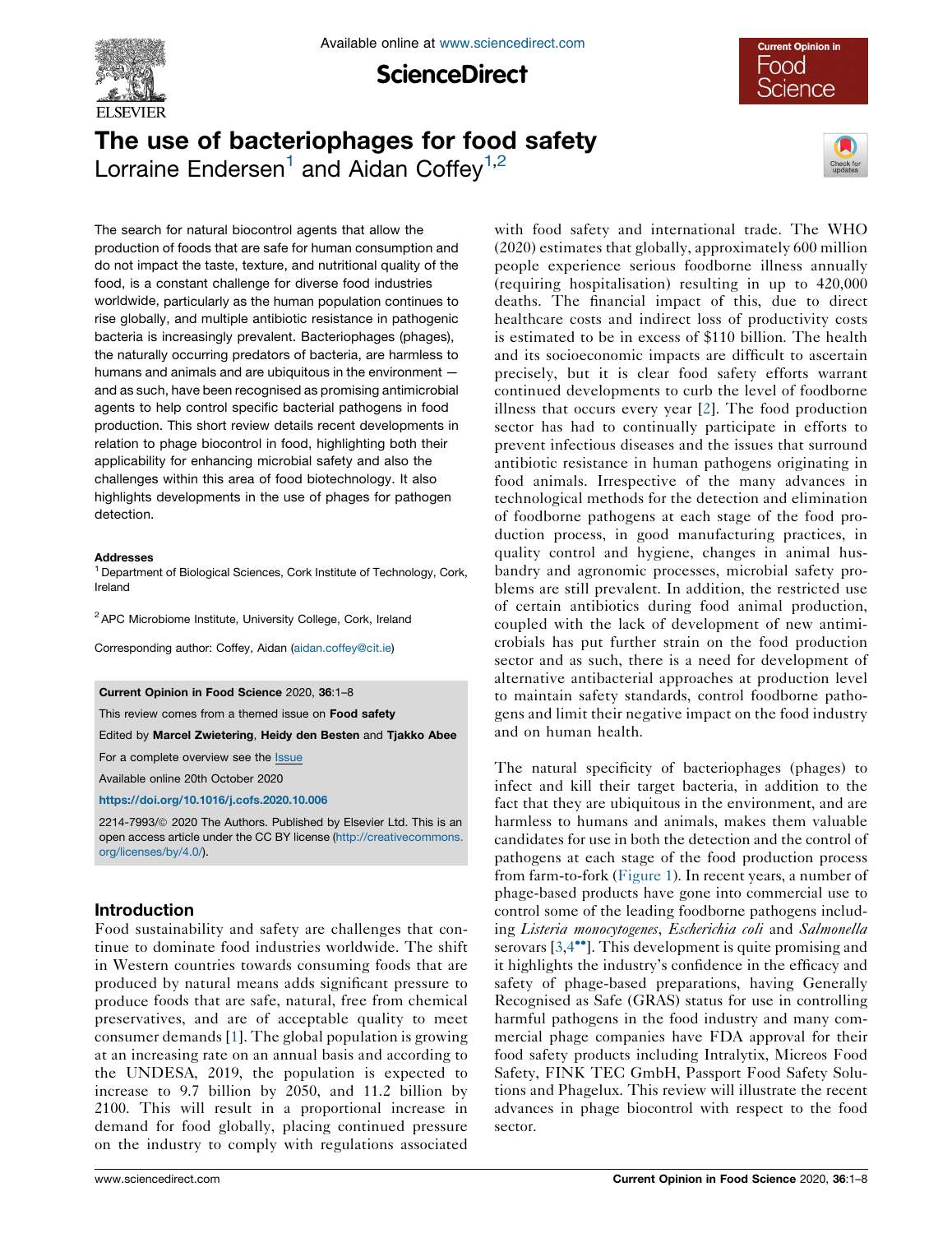<span id="page-2-0"></span>



Phage application in food safety at each stage of the farm to fork process.

## Phage biocontrol at farm level

Food safety begins at the farm level during crop and livestock production. Over the years, the agriculture environment has relied heavily on the use of antibiotics for growth promotion, and for disease prevention and control, and indeed, the level of antibiotics used in this sector is the largest proportion worldwide. As such, imprudent and overuse of antibiotics in that sector threatens their efficacy for pathogen control due to the emergence and proliferation of multidrug resistance in bacteria [\[5](#page-7-0)]. Drug resistant bacteria account for over 700,000 deaths worldwide each year, and if resistance trends and the lack of development of new antibiotics continues, this number is expected to increase to 10 million by 2050 [[6\]](#page-7-0). In light of this, phages and their derivatives are increasingly being recognised as viable complimentary approaches for use in food safety at various stages of the production process. In the light of the brevity of this article, the reader is also directed to recent comprehensive reviews depicting the significant developments in both pre-harvest and post-harvest production of food such as O'Sullivan et al. [\[7](#page-7-0)<sup>\*</sup>] and Vikram et al.  $[8^{\bullet\bullet}]$ . In addition to highlighting the significance of the commercial phage products, this article summarises the most recent experimental work on phages aimed at food safety.

## Phage biocontrol and sanitation at the pre-harvest stage of production

Nowadays, farm animals are housed in large numbers, often in confined conditions which promotes proliferation of infectious disease agents among livestock. As such, many animals act as reservoirs for different zoonotic bacterial pathogens that enter the food chain resulting in human illnesses and deaths. Investigations aimed at controlling bacterial pathogens in various farm animals using phages have been described in detail by Vikram

*et al.* recently  $[8\degree]$ , a review article where the extensive spectrum of phage products on the market or possibly near market is described comprehensively. In this section, recent advances in the application of phages for biocontrol of clinically relevant pathogens at the preharvest stage of food production will be discussed.

#### **Poultry**

The two principle pathogens associated with poultry are Campylobacter and Salmonella. In the context of the former, the reader is directed to a comprehensive review by Ushanov et al.  $[9^{\bullet\bullet}]$ . Specific studies on this area include a report by Chinivasagam et al. [\[10](#page-7-0)] who demonstrated the use of phage cocktails to control *Campylobacter* in broiler chickens, following the birds from farm to the processing plant. Phage cocktails were selected to target  $C$ . jejuni and C. coli. These phages were administered to 47-day old birds for 24 hour immediately before slaughter. Researchers found that in general, the cocktails were effective at reducing intestinal *Campylobacter* levels in the market ready broilers. However, a few birds exhibited high cecal Campylobacter counts coupled with low phage titres, and as such the authors suggested an increased treatment time beyond 24 hour to ensure successive phage replication for biocontrol of *Campylobacter in vivo* [[10](#page-7-0)]. Richards et al. [\[11\]](#page-7-0) conducted a study in broiler chickens to determine the efficacy of a two-phage cocktail against  $C$ . jejuni. Results revealed a significant  $(2.4 \text{log}_{10} CFU/g)$  reduction in caecal counts of the bacterium two days post-treatment. In contrast to the broad bactericidal effects of antibiotics on the gut microbiome at large, these researchers also determined that following phage administration with predation on *C. jejuni* in the broiler chickens, the microbiota of the chickens remained unaffected. This paper, in addition to highlighting the *Campylobacter* control problem, reassures the user of the specificity of phages for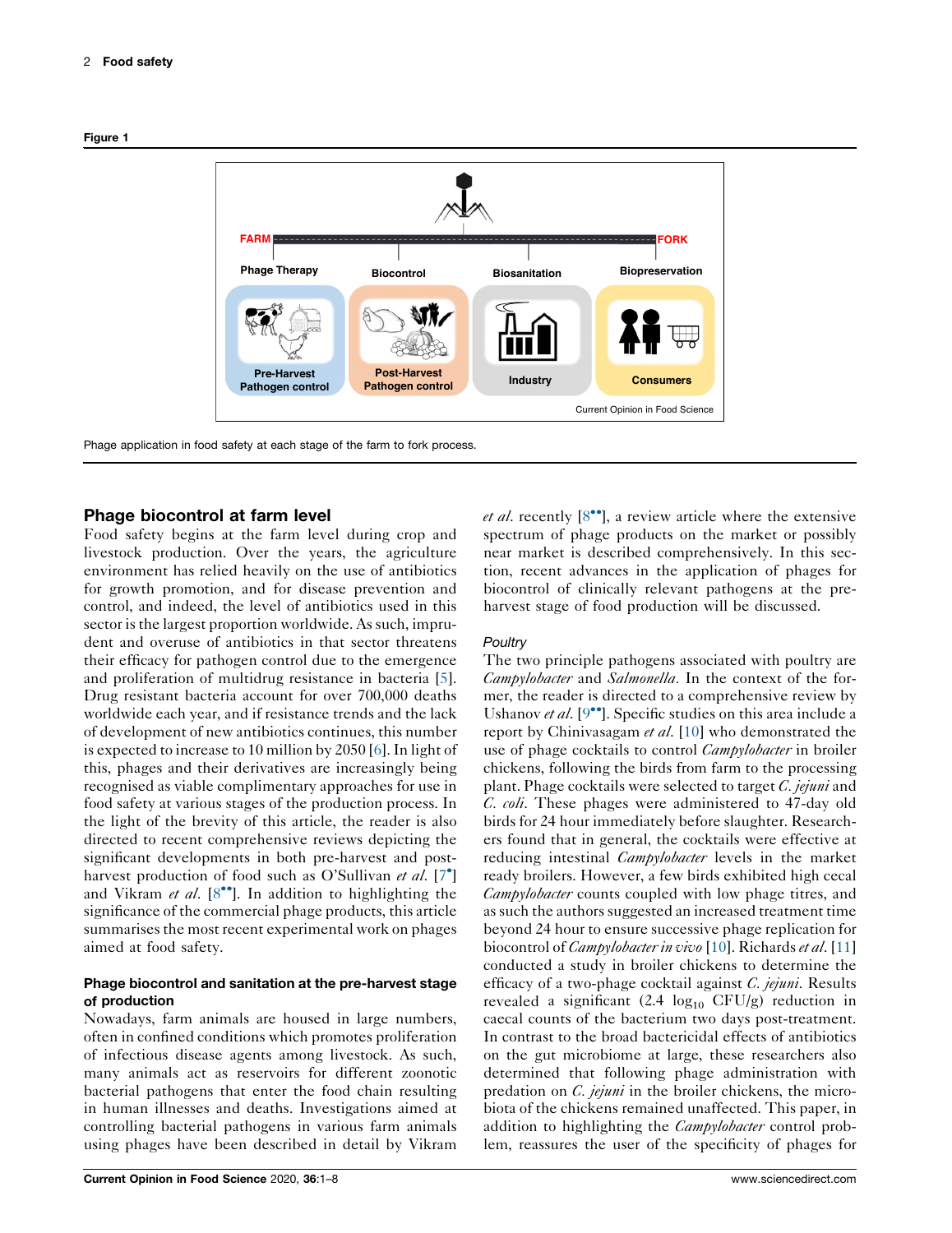their target bacteria [\[11](#page-7-0)]. Considerable commercial opportunities still exist for phage products for Campylobacter control. In the context of Salmonella, a study by Vaz et al. [[12\]](#page-7-0) determined the effect of the timing of therapy using a phage cocktail containing three lytic phages against S. Enteritidis in broilers. The birds were challenged with S. Enteritidis on the day of hatch. Following bacterial inoculation, they received both early (6–10 days) and late (31–35 days) phage treatments. The researchers found that while both *in vivo* trials displayed a significant reduction in intestinal S. Enteritidis counts when compared to the control group, they reported higher efficacy with the late phage application, where a 1.08 log CFU/g reduction (from a starting concentration of  $\sim$ 4.44 log<sub>10</sub> CFU/g) was observed, and showed that multiple treatments could further enhance the overall ability of the cocktail to control intestinal S. Enteritidis colonisation in poultry [[12\]](#page-7-0). Clavijo et al. [\[13](#page-7-0)] assessed the efficacy of  $SalmoFREE(R)$ , a recently patented phage preparation for use against Salmonella. The phage product was administered on three time points (day 18,27,35) during the production cycle of broiler chickens on a commercial farm via their drinking water. Salmonella detection by cloacal swabbing before and after phage treatment revealed that the phage product was successful at controlling Salmonella. Treated broiler houses dropped Salmonella counts to 0% on day 34 in comparison to the control broiler houses where the bacterium was still detected. In addition, Salmo  $FREE(\mathbb{R})$  had no negative effect on the birds themselves or any of the standardised production parameters used [[13\]](#page-7-0). From the progress in the area, the use of phages in poultry shows considerable promise.

#### **Cattle**

Intralytics Inc., one of the top companies involved in the commercialisation of phage preparations for use against leading foodborne pathogens, including Salmonella, E. coil, Listeria, and Shigella species, recently commercialised Ecolicide  $PX^{TM}$  which targets and significantly reduces E. coli O157:H7 contamination on the hides of live animals  $[8\degree]$ . In addition to this, a more recent study by Tolen et al. [[14\]](#page-7-0) evaluated a different commercial prototype phage cocktail (from Passport Food Safety Solutions, Inc., USA) against *Escherichia coli* O157, and other (non O157) Shiga-Toxigenic E. coli on cattle hide and found that while the cocktail in general reduced E. *coli* counts by  $0.4-0.7 \log^{10}$  CFU/cm<sup>2</sup> on pieces of cattle hide, there was variation in susceptibility of the different E. coli serotypes to the specific phages in the mix used [\[14](#page-7-0)]. This suggests that while there is considerable merit in their recent study, further research is needed, for example to establish broader host-range phage mixes and effective application approaches for commercialisation. In a similar recent study in 2017, Arthur *et al.* [[15\]](#page-7-0) assessed the application of phages against  $E.$  coli O157: H7 on cattle hides and carcasses while in holding in the lairage at beef processing plants. In this study, cattle lots were administered the phage preparation via spray at the entrance to the holding area, in two separate processing plants. Hide and carcass samples were retrieved and tested for *E. coli* O157:H7 counts. Results in their case demonstrated a slight reduction in counts for both sample types when compared to the untreated controls and was judged to be not significant, showing that further research would be needed to optimise their approach [[15\]](#page-7-0). These later reports re-emphasise the challenges in developing effective phage products for control of EHEC in cattle.

#### Slurry fertiliser

Grygorcewicz et al. [[16\]](#page-7-0) looked at the potential of phages to reduce the level of *Salmonella* present in pig slurry, a fertiliser whose wide-spread use on soil or pre-harvest food crops increases the transfer of harmful microorganisms. Phage sall\_v01 was observed to reduce Salmonella Enteritidis counts by 3.8 log CFU/mL (from a starting concentration of  $\sim$ 5.55 Log CFU/mL) in the slurry and as such, the technology was judged by the authors to have potential to help reduce transmission of Salmonella in agriculture [\[16](#page-7-0)]. This is also backed up by older literature on the topic cited by these authors.

#### Phage biocontrol at the food processing stage

Increased consumer awareness of potential adverse effects of chemical food preservatives has resulted in preferences for naturally produced foods that are minimally processed, without chemical preservatives but that are still safe to eat. Satisfying these preferences does raise issues for shelf-life and safety. In this context, phages offer a natural means of selectively eliminating several dangerous bacterial pathogens and do not pose any risk to humans or animals. They are abundant in the environment, naturally found in food materials and water, and also make up a significant portion of the human microbiome [\[17](#page-7-0)]. Many phage preparations have gained regulatory acceptance, in both the US and EU, for use in controlling some of the leading bacterial pathogens in food products  $[4^{\bullet\bullet}]$ . In recent years, significant advances have been documented in the literature as reviewed very recently  $[8\bullet]$  highlighting the applicability of phages for naturally improving food safety.

#### Phage biocontrol at the post-harvest stage of production

Foods are nutritionally rich environments that, depending on levels of preservatives employed, can facilitate the survival and growth of many bacterial pathogens. Intervention strategies using phages to control pathogens in postharvest food materials have been documented by many [\[8](#page-7-0)<sup>\*\*</sup>] and the literature shows that the use of carefully selected phages can reduce the presence of specific harmful pathogens.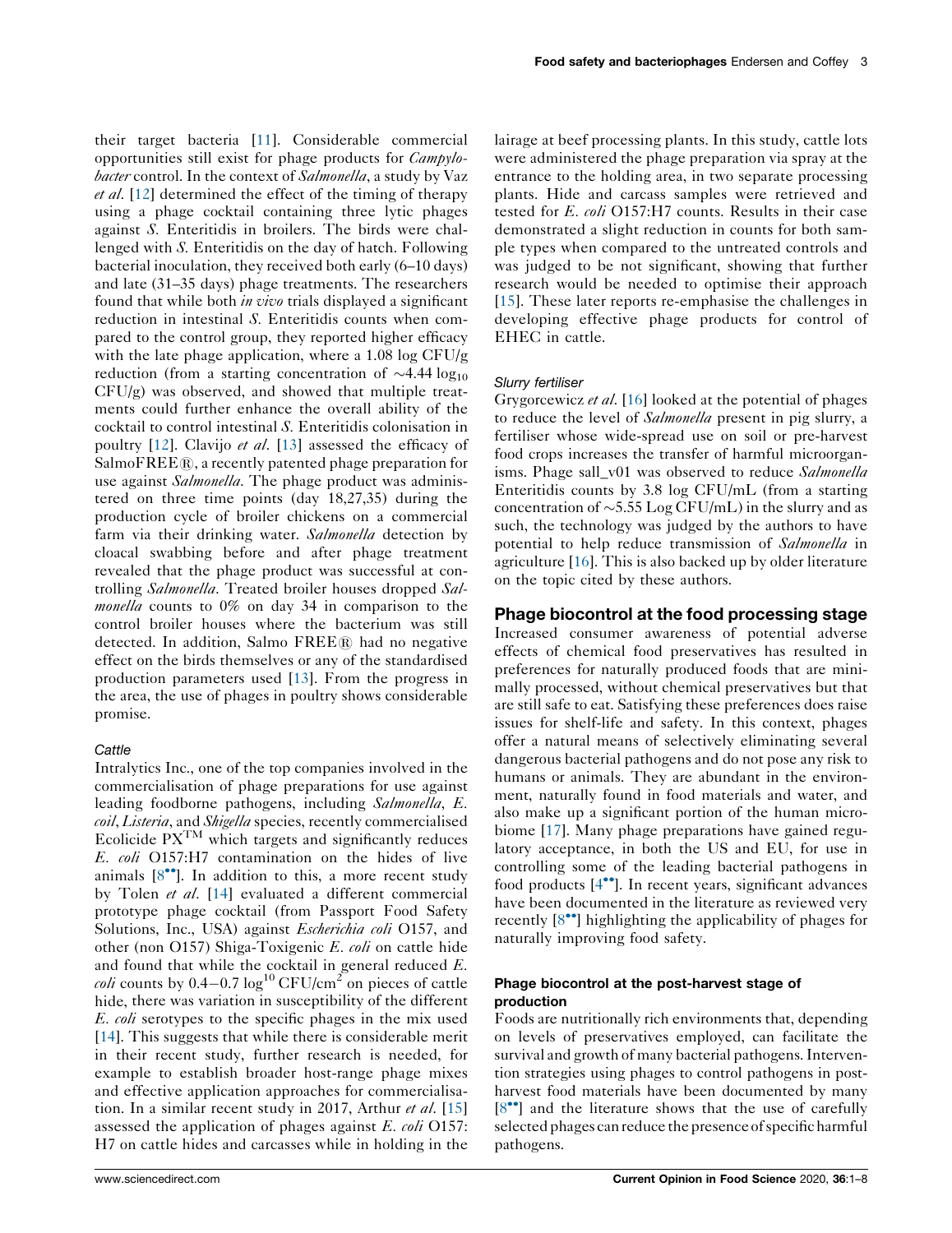### Meat

Among the recent studies in meat systems, Vikram et al. [\[18](#page-7-0)<sup>\*</sup>] performed a detailed examination of the Intralytix phage cocktail EcoShield  $PX<sup>TM</sup>$ , specifically targeting Shiga toxin-producing  $E$ . coli. Their study demonstrated the efficacy of these phages at reducing the pathogen (at 3.0 log CFU/g) in eight different food products, including beef chuck roast, ground beef, chicken breast, cooked chicken, salmon, cheese, cantaloupe, and romaine lettuce. Significant reductions  $(P < 0.05)$  of E. coli O157:H7 were observed in 97% of foods tested when the phages were applied at  $5 \times 10^6$  and  $1 \times 10^7$  PFU/g. In commercially sold beef chunks where typical levels of E. coli (1–10 CFU/10 g) were encountered, a  $\geq$ 80% reduction in counts of the pathogen were observed [[18](#page-7-0)<sup>°</sup>].

In another study, Kim et al. [[19\]](#page-7-0) evaluated the efficacy of four Salmonella phages with activity against serovars Enteritidis, Typhimurium, Paratyphi A, San Diego, and Typhi in chicken breast meat. Following phage challenge experiments at  $4^{\circ}$ C, data revealed a range of CFU reduction figures in *Salmonella* counts ( $P < 0.05$ ) during cold storage of the meat, but generally indicating good antibacterial potential for the phage employed [\[19](#page-7-0)]. In a similar study conducted at 8°C, Duc et al. [\[20](#page-7-0)] demonstrated the benefit of using a five-phage cocktail to control Salmonella on chicken breast samples in reducing both S. Enteritidis and S. Typhimurium on the breast meat, also observing a statistically significant reduction ( $P < 0.05$ ) of viable counts by 1.41 and 1.86 log CFU/piece, respectively [[20\]](#page-7-0). These results compare very well with those observed by the commercially available SalmoFresh<sup>TM</sup> (produced by Intralytix Inc.) where up to a 1.5 log reduction in Salmonella counts was observed following application to contaminated chicken breasts  $[8^{\bullet\bullet},21]$  $[8^{\bullet\bullet},21]$ . Tomat et al. [[22\]](#page-7-0) conducted trials in beef meat, where they evaluated the efficacy of a phage cocktail against the clinically relevant Enteropathogenic and two Shiga-toxigenic E. coli strains and observed the positive impact of the phage cocktail at controlling these pathogens, and compared their data from similar challenges in broth and sterile milk. However, they did note that while results were good when experiments were performed at  $24^{\circ}$ C and 37 $\degree$ C, they were less so when performed at 4 $\degree$ C [\[22](#page-7-0)]. However, the commercially available EcoShield  $PX^{T\tilde{M}}$ (produced by Intralytix Inc.) demonstrated superior results, where this preparation was capable of reducing E. coli O157:H7 levels by as much as 97% on a variety of food products [\[18](#page-7-0)<sup>°</sup>]. In another study, Zampara et al. [\[23](#page-7-0)<sup>°</sup>] assessed the efficacy of a two phage cocktail against C. *jejuni* in chicken meat at  $5^{\circ}$ C. They found that the phage preparation was capable of reducing  $C$ . jejuni by a 0.73 logs (from a starting of  $10^4$  CFU/mL) on the contaminated chicken skin and concluded that while sufficient proof of principle was obtained following execution of their experiments, a thorough understanding of phage–host

interactions are a necessary prerequisite. Insights into the necessary interactions between phages and their host during refrigeration are important considerations for biocontrol strategies targeting C. jejuni [[23](#page-7-0)<sup>°</sup>].

#### Fruit and vegetable foods

Liu et al. [\[24](#page-8-0)] evaluated the potential of an anti-Salmonella phage LSE7621 for biocontrol of the pathogen on lettuce and found that *Salmonella* counts were reduced by 0.86  $\log^{10}$  CFU/mL, at an MOI of 100, and 1.02  $\log^{10}$ CFU/mL, at an MOI of 1, within six hour. In addition, following similar challenge experiments in tofu (coagulated soy milk), 3.55  $log<sup>10</sup>$  CFU/mL (MOI = 100) and 1.86  $\log^{10}$  CFU/mL (MOI = 1) reductions in Salmonella counts within four hour were observed [[24\]](#page-8-0). In a similar study conducted by Wong et al. [[25\]](#page-8-0), a five-component phage cocktail was used to control seven S. enterica strains from four different serovars, Enteritidis, Newport, Javiana, and Thompson, following inoculation onto romaine lettuce leaves and cantaloupe. The phage cocktail was applied to the food samples 24 hour before inoculating with the bacteria. The results varied considerably between the different Salmonella targets and essentially highlighted that while the phages had potential for Salmonella biocontrol, success was strain dependant [[25](#page-8-0)].

#### Processed foods

Considerable successful phage work has been conducted over the years on the generation of specific FDAapproved phage products targeting various key pathogens as reviewed very recently  $[4^{\bullet\bullet},7^{\bullet},8^{\bullet\bullet}]$  $[4^{\bullet\bullet},7^{\bullet},8^{\bullet\bullet}]$  $[4^{\bullet\bullet},7^{\bullet},8^{\bullet\bullet}]$ . These include, E. coli O157:H7, Salmonella spp., Shigella spp., and Listeria monocytogenes. Some recent additional studies are mentioned below, which further validate the use of phages for food safety. Zhou et al. [\[26](#page-8-0)] isolated an anti-Listeria SH3-3 phage from a food processing plant and determined biocontrol efficacy against L. monocytogenes in both salmon and orange juice  $[26]$  $[26]$ . Thung et al.  $[27]$  $[27]$  demonstrated the biocontrol potential of an anti-Salmonella Enteritidis phage SE07 in different types of retail food, including fruit juice, fresh eggs, beef and chicken and found that following a 48 hour challenge at  $4^{\circ}$ C, a 2-log reduction of the bacterium was achieved in fruit juice and fresh eggs. Similar results were observed in the meat products [[27](#page-8-0)]. All of the work mentioned above strongly support the continued development of broad-host-range phage products in the light of diverse potential applications.

#### Enzybiotics

Although the application of endolysins to control the growth of pathogenic microorganisms in food is a relatively new concept, it has gained increasing attention in recent years. The reader is directed to two excellent reviews on the topic which comprehensively discuss the many developments in the area  $[28\text{''}, 29\text{''}]$  $[28\text{''}, 29\text{''}]$  $[28\text{''}, 29\text{''}]$ . Endolysins are phage-encoded enzymes that are produced at the end stage of their lytic life cycle. Their function is to cleave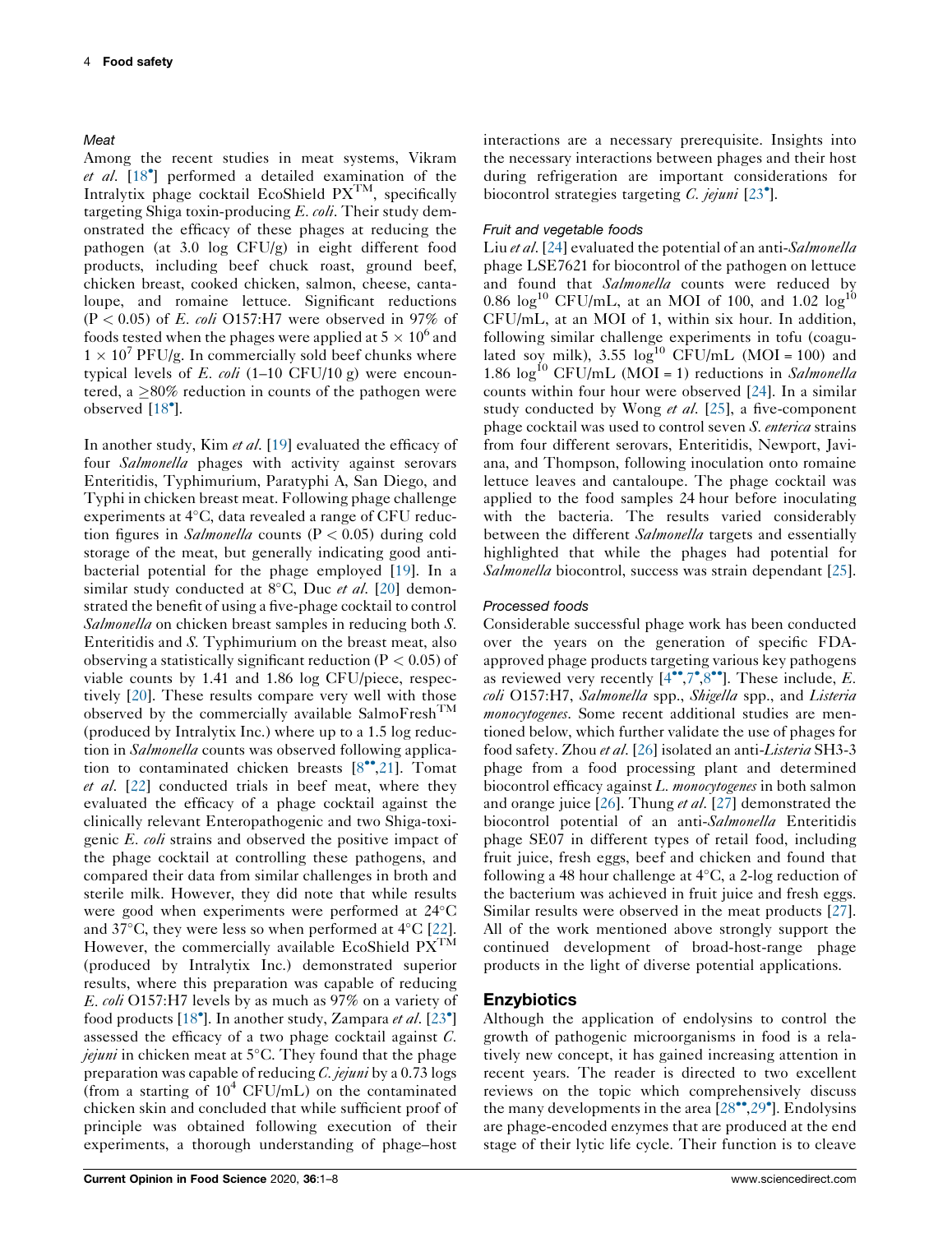

Diagram of different endolysin/ectolysin catalytic domain cleavage sites within the bacterial cell wall peptidoglycan. The peptidoglycan is composed of repeating reducing sugar units, N-acetylglucosamine (NAG) and N-acetylmuramic acid (NAM) linked by  $\beta$  (1–4) glycosidic bonds, which are cross-linked via an interpeptide bridge between the meso-diaminopimelic acid (m-DAP) and D-Alanine (D-Ala) residues of adjacent tetrapeptide chains. The chains also contain L-Alanine (L-Ala) and D-glutamic acid (D-Glu). The different catalytic domains include glucosamidase, lytic transglycolase, lysozyme (targetting the bond between NAM and NAG), amidase (targetting the bond between m-DAP and NAM), endopeptidase (targetting the bond between m-DAP and L-Ala) and CHAP (can have the function of both amidase and endopeptidase).

the peptidoglycan of the bacterial cell wall, resulting in the cell bursting and subsequent release of progeny phages (Figure 2). As such, endolysins are particularly effective when used against Gram-positive pathogens due to the absence of an outer cell membrane thus allowing the endolysins direct access to the peptidoglycan for degradation (unlike Gram-negatives). Nevertheless, significant advances have also been made in the use of endolysins specific for Gram-negative pathogens [\(http://](http://www.lysando.com) [www.lysando.com](http://www.lysando.com)), including Campylobacter spp., Pseudomonas aeruginosa, Salmonella spp., Escherichia coli, Vibrio spp., Neisseria gonorrhoeae, Acinetobacter baumannii, and Klebsiella pneumoniae [[30\]](#page-8-0). Recent advances in the evaluation the bactericidal activity of endolysins have been demonstrated in several other food applications. Liu  $et \ al.$  [\[31](#page-8-0)] assessed the efficacy of the endolysins LysWL59, and LysLW60, to control S. Typhimurium on lettuce. The researchers found that both endolysins displayed broad lytic activity when used against chloroform-treated Gram-negative bacteria. However, LysWL59 demonstrated greater stability and thus was used in the food trial. When LysWL59 was used in combination with an outer membrane permeabilising agent EDTA (0.5 mmoL/L) to expose the peptidoglycan, it resulted in a 93.03% decrease of S. Typhimurium on lettuce. While these results are promising, methods to allow this enzyme to work without the application of the outer membrane destabiliser, would need to be explored

combined control using endolysins and high pressure to inactivate L. monocytogenes in ready-to-eat food products, including soft cheese and smoked fish. Results demonstrated a 5.5 log CFU reduction, compared to 0.2–0.3 log reduction when either treatment was used individually. The authors concluded that the endolysins substantially increased the anti-bactericidal effect of high pressure, enabling inactivation of bacterial cells at much lower pressure levels [[32\]](#page-8-0). In another combination treatment study, Chang et al. [[33\]](#page-8-0) evaluated the synergistic effect of LysSA97 and carvacrol oil for biocontrol of Staphylococcus aureus in foods, including milk and beef and similarly found that when the treatments were used in isolation, an average of  $0.8 \pm 0.2$  and  $1.0 \pm 0.0$  log CFU/mL of S. aureus was observed. However, when both compounds were applied together, an average of a  $4.5 \pm 0.2 \log CFU$ mL reduction in S. *aureus* in the foods tested was observed. The authors did note that the synergistic activity observed appeared to be influenced by the lipid content of the foods [\[33](#page-8-0)]. In addition to endolysins, other phage related enzymes associated with peptidoglycan degradation are also gaining attention in recent years. Virion-associated peptidoglycan hydrolases (VAPGHs) or ectolysins, are also becoming a new focus of attention, and their biocontrol potential has been recently demonstrated [[34](#page-8-0)<sup>°</sup>].

[[31](#page-8-0)]. In another study, van Nassau *et al.* [[32\]](#page-8-0) evaluated a

#### Figure 2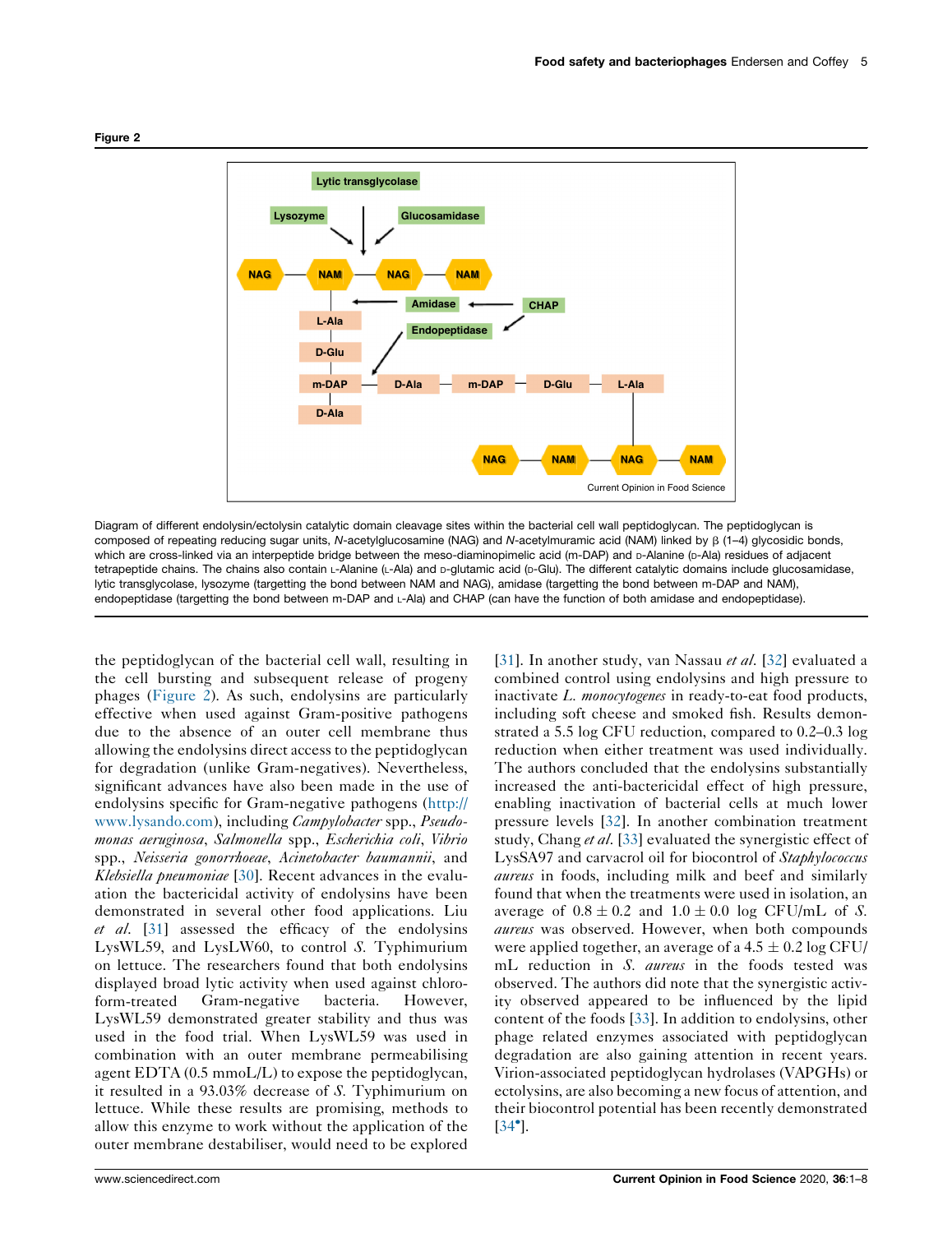# Exploitation of phages for food pathogen detection

This article is primarily concerned with biocontrol, nevertheless another area where phages contribute is in pathogen detection in foods. This topic has seen pioneering work conducted by groups such as those of Martin Loessner in Zurich, and Catherine Rees in Nottingham. Developments in the field were comprehensively reviewed relatively recently  $[35$  $[35$ <sup> $\bullet$ </sup>] and included pathogen detection systems-based on phagemediated release of specific bacterial cytoplasmic markers such as adenylate kinase,  $ATP$  and  $\beta$ -D-galactosidase. Phage amplification assays are also discussed as developed to detect a variety of food-borne pathogens and in particular the slow-growing Mycobacterium avium using the FastPlaqueTB assay. These methods, whether enhanced by bioluminescence or immunomagnetic separation have had remarkable pathogen detection sensitivities. Genetically engineered reporter phages is also discussed, in particular the US-based company Sample6, which developed the Sample6 Bioillumination Plat $form<sup>TM</sup>$ , which enabled highly sensitive (single cell) in-plant detection of foodborne pathogens without enrichment and generates results within a few hours. Reporter phages engineered to carry the luciferase gene for bacterial detection are particularly sensitive because of the bioluminescent signal they generate when transcribed by a bacterial target and at this stage, and such systems have been adapted for a wide range of bacterial targets. Other reporter phages have incorporated genes for green fluorescent protein or  $\beta$ -galactosidase allowing detection of colorimetric, fluorescent, or luminescent signals when the target bacterial pathogen is present in a food material. Another area that has seen considerable success is the use of labelled phage particles or phage components such as endolysin cell binding domains or receptor binding proteins of phages  $[35$  $[35$ <sup>\*\*</sup>]. In a later review by Foddai and Grant, some more recent phage-based detection methods are discussed although their specific application in food systems is not described [\[36](#page-8-0) ]. A recent review on engineered phage-based biosensors by Aliakbar-Ahovan et al.  $[37\text{°}]$  $[37\text{°}]$  $[37\text{°}]$  covers recent developments. One recent example by Wisuthiphaet et al. [\[38\]](#page-8-0) used an engineered an phage T7-ALP expressing alkaline phosphatase to detect E. *coli* in beverage samples with a sensitivity of 100 CFU/g in six hour [\[38](#page-8-0)]. Another study by Zhang et al. [[39\]](#page-8-0) describes a reporter phage containing luciferase NanoLuc, which was able to detect E. *coli* 0157:H7, at a sensitivity of about 5 CFU/mL, in a food sample within nine hour. Another NanoLuc phage T7-based method described by Hinkley et al. [\[40](#page-8-0)] was designed for the detection of E. coli in water with a sensitivity of less than 10 CFU/mL. In conclusion, the area of pathogen detection using phages is technologically very diverse and has shown considerable promise in food safety.

## Advantages and challenges of using phages

The fact that phages are currently being used as biocontrol agents in sectors of food production  $[4^{\bullet\bullet}, 7^{\bullet}, 8^{\bullet\bullet}]$  proves their merit as efficacious complimentary approaches for controlling specific harmful pathogens in food in many circumstances. The fact that they have GRAS status supports their safety for food applications, and indeed, there is no known negative side effect of using virulent phages towards humans or animals. Phages are natural, and low cost to produce  $[41^{\bullet\bullet}, 42]$  $[41^{\bullet\bullet}, 42]$  $[41^{\bullet\bullet}, 42]$ . While an appropriate propagating host must be selected to ensure endotoxin and virulence factor contamination of the preparation does not occur, commercialisation timeframe is less stringent than what might be required for human therapeutic applications [\[43](#page-8-0)]. In addition, phages are highly specific for their target bacterial host and as such have no significant impact on consumers' resident microflora. Phages also do not impact the sensory and quality characteristics of food [[44](#page-8-0)]. Unlike chemical biocides or antibiotics that have the capacity to leach into food produce and persist in the environment, phages (albeit harmless anyway) persist in high numbers for a short time without their host [[45](#page-8-0)]. Commercial phage products are 100% natural and non-GMO. They're generally Kosher, Halal and permitted in organic foods, with several officially certified as such  $[4^{\bullet\bullet}.8^{\bullet\bullet}.44^{\bullet\bullet}].$  $[4^{\bullet\bullet}.8^{\bullet\bullet}.44^{\bullet\bullet}].$  $[4^{\bullet\bullet}.8^{\bullet\bullet}.44^{\bullet\bullet}].$ 

In general there are two principal technological challenges in phage-mediated biocontrol in food. Firstly, the components of the phage product must have a host range broad enough to kill all members within the target pathogenic genus or species. Secondly, the phages need to be applied such that the particles physically come in contact with all or most of the target bacterial cells in order to work. Additional considerations are the natural ability of bacteria to develop phage resistance following repeated exposure to phages, and the potential emergence of phage-unrelated members of a target bacterial genus/species. The use of phage products with multiple broad-host-range phage components addresses this issue along with our ability to update and/or replace phage components over time if necessary, in response to the evolving epidemiology of food pathogens. It is also important that users of phage products in the food sector understand that individual products do not ensure full safety of foods if the foods are contaminated by a different foodborne pathogen (e.g. a pathogen not targeted by the phage product applied to the food).

## Concluding remarks

Bacteriophages represent a class of natural antibacterial agents that over the years have demonstrated considerable promise for their biocontrol properties against several leading and emerging pathogens in food. The commercial successes of phage products for pathogen biocontrol in the food industry is relatively recent, with the first phagebased product (ListShield<sup>TM</sup>) gaining regulatory approval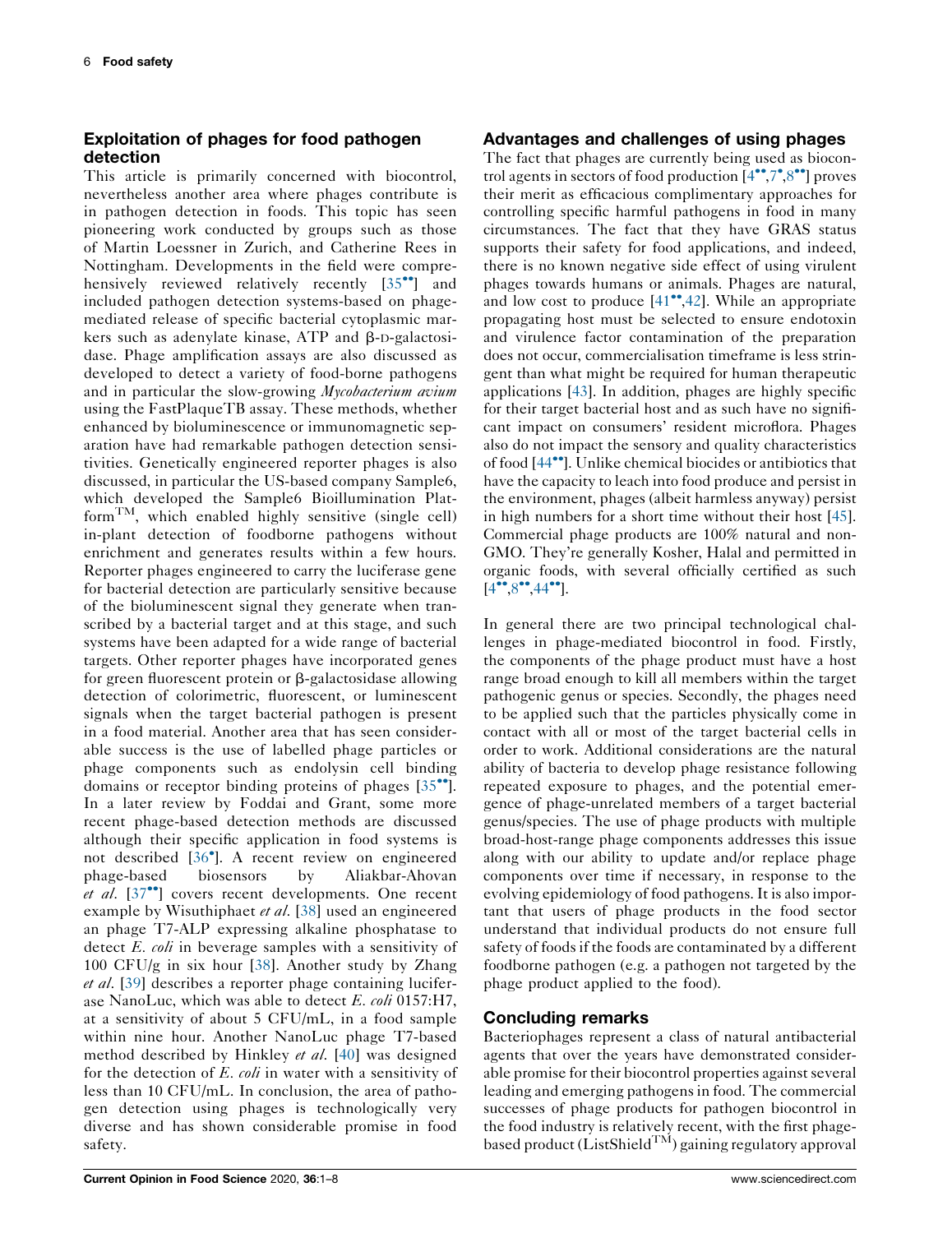<span id="page-7-0"></span>for use to control L. monocytogenes in meat and poultry products in 2006. Since then, many phage companies have received FDA approval for their food safety products including FINK TEC GmbH, Intralytix, Micreos Food Safety, Passport Food Safety Solutions and Phagelux  $[9\degree]$  and it is certain that many more will follow. This short review has highlighted recent advances in the area and it is evident from the literature that important research work is ongoing, some of which highlights the challenge in developing reliable commercial phage products for food applications. The body of knowledge accumulated to date has led to an improved understanding of phage biology, phage–host interactions, and their technical limitations, thus contributing to a better understanding of the specific considerations that need to be taken into account when utilising phages for biocontrol of pathogenic bacteria in food to ensure appropriate application for maximum effect.

## Conflict of interest statement

The authors declare that there is no conflict of interest in the writing of this review.

## Acknowledgements

This writing of this article was not supported by any grant from funding agencies in the public, commercial, or not-for-profit sectors.

#### References and recommended reading

Papers of particular interest, published within the period of review, have been highlighted as:

- of special interest
- •• of outstanding interest
- 1. Roman S, Sánchez-Siles LM, Siegrist M: The [importance](http://refhub.elsevier.com/S2214-7993(20)30084-9/sbref0005a) of food naturalness for [consumers:](http://refhub.elsevier.com/S2214-7993(20)30084-9/sbref0005a) results of a systematic review. Trends Food Sci [Technol](http://refhub.elsevier.com/S2214-7993(20)30084-9/sbref0005a) 2017, 67:44-57; UNDESA: World [Population](http://refhub.elsevier.com/S2214-7993(20)30084-9/sbref0005b) Prospects 2019: Highlights. New York, NY: United Nations [Department](http://refhub.elsevier.com/S2214-7993(20)30084-9/sbref0005b) of Economic and Social Aff ; airs; [2019;](http://refhub.elsevier.com/S2214-7993(20)30084-9/sbref0005b) WHO: Food Safety Fact Sheet 2020. 2020 [https://www.who.int/](http://refhub.elsevier.com/S2214-7993(20)30084-9/sbref0005b) [news-room/fact-sheets/detail/food-safety.](https://www.who.int/news-room/fact-sheets/detail/food-safety)
- 2. Berry EM, Dernini S, [Burlingame](http://refhub.elsevier.com/S2214-7993(20)30084-9/sbref0010) B, Meybeck A, Conforti P: Food security and [sustainability:](http://refhub.elsevier.com/S2214-7993(20)30084-9/sbref0010) can one exist without the other? Public Health Nutr 2015, 18[:2293-2302.](http://refhub.elsevier.com/S2214-7993(20)30084-9/sbref0010)
- 3. Sulakvelidze A: Safety by nature: potential [bacteriophage](http://refhub.elsevier.com/S2214-7993(20)30084-9/sbref0015) [applications](http://refhub.elsevier.com/S2214-7993(20)30084-9/sbref0015). Microbe 2011, 6:122-126.
- 4. de Melo AG, [Levesque](http://refhub.elsevier.com/S2214-7993(20)30084-9/sbref0020) S, Moineau S: Phages as friends and enemies in food [processing](http://refhub.elsevier.com/S2214-7993(20)30084-9/sbref0020). Curr Opin Biotechnol 2018,
- $\ddot{\phantom{0}}$ 49[:185-190.](http://refhub.elsevier.com/S2214-7993(20)30084-9/sbref0020) This reference describes the changing perspective of phages from

problematic inhibitors of starter cultures in fermented foods to their application as pathogen biocontrol agents, giving examples of commercial phage-based products.

- 5. Page S, Gautier P: Use of [antimicrobial](http://refhub.elsevier.com/S2214-7993(20)30084-9/sbref0025) agents in livestock. Rev Sci Tech 2012, 31[:145-188.](http://refhub.elsevier.com/S2214-7993(20)30084-9/sbref0025)
- 6. O'Neil J: [Tracking](http://refhub.elsevier.com/S2214-7993(20)30084-9/sbref0030) a Global Health Crisis: Initial Steps; Review of [Antimicrobial](http://refhub.elsevier.com/S2214-7993(20)30084-9/sbref0030) Resistance. Welcome Trust and UK Government [London](http://refhub.elsevier.com/S2214-7993(20)30084-9/sbref0030) UK; 2015.
- 7. O'Sullivan L, Bolton D, McAuliffe O, Coffey A: [Bacteriophages](http://refhub.elsevier.com/S2214-7993(20)30084-9/sbref0035) in food [applications:](http://refhub.elsevier.com/S2214-7993(20)30084-9/sbref0035) from foe to friend. Annu Rev Food Sci
- $\bullet$ Technol 2019, 10[:151-172.](http://refhub.elsevier.com/S2214-7993(20)30084-9/sbref0035)

This reference describes and up to date comprehensive review on bacteriophages as they pertain to food.

8. Vikram A, Woolston J, [Sulakvelidze](http://refhub.elsevier.com/S2214-7993(20)30084-9/sbref0040) A: Phage biocontrol

 $\ddot{\phantom{0}}$ [applications](http://refhub.elsevier.com/S2214-7993(20)30084-9/sbref0040) in food production and processing. In Bacterial Viruses: Exploitation for Biocontrol and [Therapeutics.](http://refhub.elsevier.com/S2214-7993(20)30084-9/sbref0040) Edited by Coffey A, Buttimer C. Caister Academic Press; [2020:283-334](http://refhub.elsevier.com/S2214-7993(20)30084-9/sbref0040).

This reference describes and up to date comprehensive review on bacteriophages in the food industry by a leader in the field of applications.

9.  $\ddot{\phantom{0}}$ Ushanov L, [Lasareishvili](http://refhub.elsevier.com/S2214-7993(20)30084-9/sbref0045) B, Janashia I, Zautner AE: Application of [Campylobacter](http://refhub.elsevier.com/S2214-7993(20)30084-9/sbref0045) jejuni phages: challenges and [perspectives](http://refhub.elsevier.com/S2214-7993(20)30084-9/sbref0045). Animals (Basel) 2020, 10:279.

Control of Campylobacter in the poultry is of major interest world-wide. This review article describes how phages can impact on solving this problem and covers the historical progress in the area.

- 10. [Chinivasagam](http://refhub.elsevier.com/S2214-7993(20)30084-9/sbref0050) HN, Estella W, Maddock L, Mayer DG, Weyand C, Connerton PL, Connerton IF: [Bacteriophages](http://refhub.elsevier.com/S2214-7993(20)30084-9/sbref0050) to control [Campylobacter](http://refhub.elsevier.com/S2214-7993(20)30084-9/sbref0050) in [commercially](http://refhub.elsevier.com/S2214-7993(20)30084-9/sbref0050) farmed broiler chickens, in Australia. Front Microbiol 2020, 11:632.
- 11. Richards PJ, Connerton PL, Connerton IF: Phage [biocontrol](http://refhub.elsevier.com/S2214-7993(20)30084-9/sbref0055) of Campylobacter jejuni in chickens does not produce [collateral](http://refhub.elsevier.com/S2214-7993(20)30084-9/sbref0055) effects on the gut [microbiota](http://refhub.elsevier.com/S2214-7993(20)30084-9/sbref0055). Front Microbial 2019, 10:476.
- 12. Vaz CSL, [Voss-Rech](http://refhub.elsevier.com/S2214-7993(20)30084-9/sbref0060) D, Alves L, Coldebella A, Brentano L, Trevisol IM: Effect of time of therapy with [wild-type](http://refhub.elsevier.com/S2214-7993(20)30084-9/sbref0060) lytic [bacteriophages](http://refhub.elsevier.com/S2214-7993(20)30084-9/sbref0060) on the reduction of Salmonella Enteritidis in broiler [chickens](http://refhub.elsevier.com/S2214-7993(20)30084-9/sbref0060). Vet Microbiol 2020, 240:108527.
- 13. Clavijo V, Baquero D, [Hernandez](http://refhub.elsevier.com/S2214-7993(20)30084-9/sbref0065) S, Farfan JC, Arias J, Arévalo A, [Donado-Godoy](http://refhub.elsevier.com/S2214-7993(20)30084-9/sbref0065) P, Vives-Flores M: Phage cocktail SalmoFREE® reduces Salmonella on <sup>a</sup> [commercial](http://refhub.elsevier.com/S2214-7993(20)30084-9/sbref0065) broiler farm. Poult Sci 2019, 98[:5054-5063.](http://refhub.elsevier.com/S2214-7993(20)30084-9/sbref0065)
- 14. Tolen TN, Xie Y, Hairgrove TB, Gill JJ, Taylor TM: [Evaluation](http://refhub.elsevier.com/S2214-7993(20)30084-9/sbref0070) of commercial prototype [bacteriophage](http://refhub.elsevier.com/S2214-7993(20)30084-9/sbref0070) intervention designed for reducing O157 and non-O157 [shiga-toxigenic](http://refhub.elsevier.com/S2214-7993(20)30084-9/sbref0070) Escherichia coli [\(STEC\)](http://refhub.elsevier.com/S2214-7993(20)30084-9/sbref0070) on beef cattle hide. Foods 2018, 7:114.
- 15. Arthur TM, [Kalchayanand](http://refhub.elsevier.com/S2214-7993(20)30084-9/sbref0075) N, Agga GE, Wheeler TL, Koohmaraie M: Evaluation of [bacteriophage](http://refhub.elsevier.com/S2214-7993(20)30084-9/sbref0075) application to cattle in lairage at<br>beef processing plants to reduce Escherichia coli 0157:H7 beef [processing](http://refhub.elsevier.com/S2214-7993(20)30084-9/sbref0075) plants to reduce Escherichia coli O157:H7 [prevalence](http://refhub.elsevier.com/S2214-7993(20)30084-9/sbref0075) on hides and carcasses. Foodborne Pathog Dis 2017, 14[:17-22.](http://refhub.elsevier.com/S2214-7993(20)30084-9/sbref0075)
- 16. [Grygorcewicz](http://refhub.elsevier.com/S2214-7993(20)30084-9/sbref0080) B, Grudziński M, Wasak A, Augustyniak A Pietruszka A, Nawrotek P: [Bacteriophage-mediated](http://refhub.elsevier.com/S2214-7993(20)30084-9/sbref0080) reduction of Salmonella [Enteritidis](http://refhub.elsevier.com/S2214-7993(20)30084-9/sbref0080) in swine slurry. Appl Soil Ecol 2017, 119[:179-182.](http://refhub.elsevier.com/S2214-7993(20)30084-9/sbref0080)
- 17. Shkoporov AN, Hill C: [Bacteriophages](http://refhub.elsevier.com/S2214-7993(20)30084-9/sbref0085) of the human gut: the "known unknown" of the [microbiome](http://refhub.elsevier.com/S2214-7993(20)30084-9/sbref0085). Cell Host Microbe 2019, 25[:195-209.](http://refhub.elsevier.com/S2214-7993(20)30084-9/sbref0085)
- 18. Vikram A, Tokman JI, Woolston J, [Sulakvelidze](http://refhub.elsevier.com/S2214-7993(20)30084-9/sbref0090) A: Phage
- $\bullet$ biocontrol improves food safety by [significantly](http://refhub.elsevier.com/S2214-7993(20)30084-9/sbref0090) reducing the level and [prevalence](http://refhub.elsevier.com/S2214-7993(20)30084-9/sbref0090) of Escherichia coli O157: H7 in various foods. J Food Prot 2020, 83[:668-676.](http://refhub.elsevier.com/S2214-7993(20)30084-9/sbref0090)

This reference describes a recent experimental study of using the com-mercially available EcoShield PXTM, specifically targeting Shiga toxinproducing E. coli.

- 19. Kim JH, Kim HJ, Jung SJ, [Mizan](http://refhub.elsevier.com/S2214-7993(20)30084-9/sbref0095) MFR, Park SH, Ha SD:<br> **[Characterization](http://refhub.elsevier.com/S2214-7993(20)30084-9/sbref0095) of Salmonella spp.-specific bacteriophages**<br> **and their biocontrol application in chicken breast meat.** J Food and their biocontrol [application](http://refhub.elsevier.com/S2214-7993(20)30084-9/sbref0095) in chicken breast meat. J Food Sci 2020, 85[:526-534.](http://refhub.elsevier.com/S2214-7993(20)30084-9/sbref0095)
- 20. Duc HM, Son HM, Honjoh KI, [Miyamoto](http://refhub.elsevier.com/S2214-7993(20)30084-9/sbref0100) T: Isolation and application of bacteriophages to reduce Salmonella application of [bacteriophages](http://refhub.elsevier.com/S2214-7993(20)30084-9/sbref0100) to reduce Salmonella<br>[contamination](http://refhub.elsevier.com/S2214-7993(20)30084-9/sbref0100) in raw chicken meat. LWT 2018, 91:353-360.
- 21. Sukumaran AT, [Nannapaneni](http://refhub.elsevier.com/S2214-7993(20)30084-9/sbref0105) R, Kiess A, Sharma CS: Reduction of Salmonella on chicken meat and chicken skin by [combined](http://refhub.elsevier.com/S2214-7993(20)30084-9/sbref0105) or sequential application of lytic [bacteriophage](http://refhub.elsevier.com/S2214-7993(20)30084-9/sbref0105) with chemical [antimicrobials](http://refhub.elsevier.com/S2214-7993(20)30084-9/sbref0105). Int J Food Microbiol 2015, 207:8-15.
- 22. Tomat D, [Casabonne](http://refhub.elsevier.com/S2214-7993(20)30084-9/sbref0110) C, Aquili V, Balaqué C, Quiberoni A: Evaluation of a novel cocktail of six lytic [bacteriophages](http://refhub.elsevier.com/S2214-7993(20)30084-9/sbref0110) against Shiga [toxin-producing](http://refhub.elsevier.com/S2214-7993(20)30084-9/sbref0110) Escherichia coli in broth, milk and meat. Food Microbiol 2018, 76[:434-442.](http://refhub.elsevier.com/S2214-7993(20)30084-9/sbref0110)
- 23.  $\bullet$ Zampara A, Sørensen MCH, [Elsser-Gravesen](http://refhub.elsevier.com/S2214-7993(20)30084-9/sbref0115) A, Brøndsted L: [Significance](http://refhub.elsevier.com/S2214-7993(20)30084-9/sbref0115) of phage-host interactions for biocontrol of

Campylobacter jejuni in food. Food Control 2017, 73[:1169-1175.](http://refhub.elsevier.com/S2214-7993(20)30084-9/sbref0115) This reference describes a recent experimental study of using phages against Campylobcater in chicken skin.